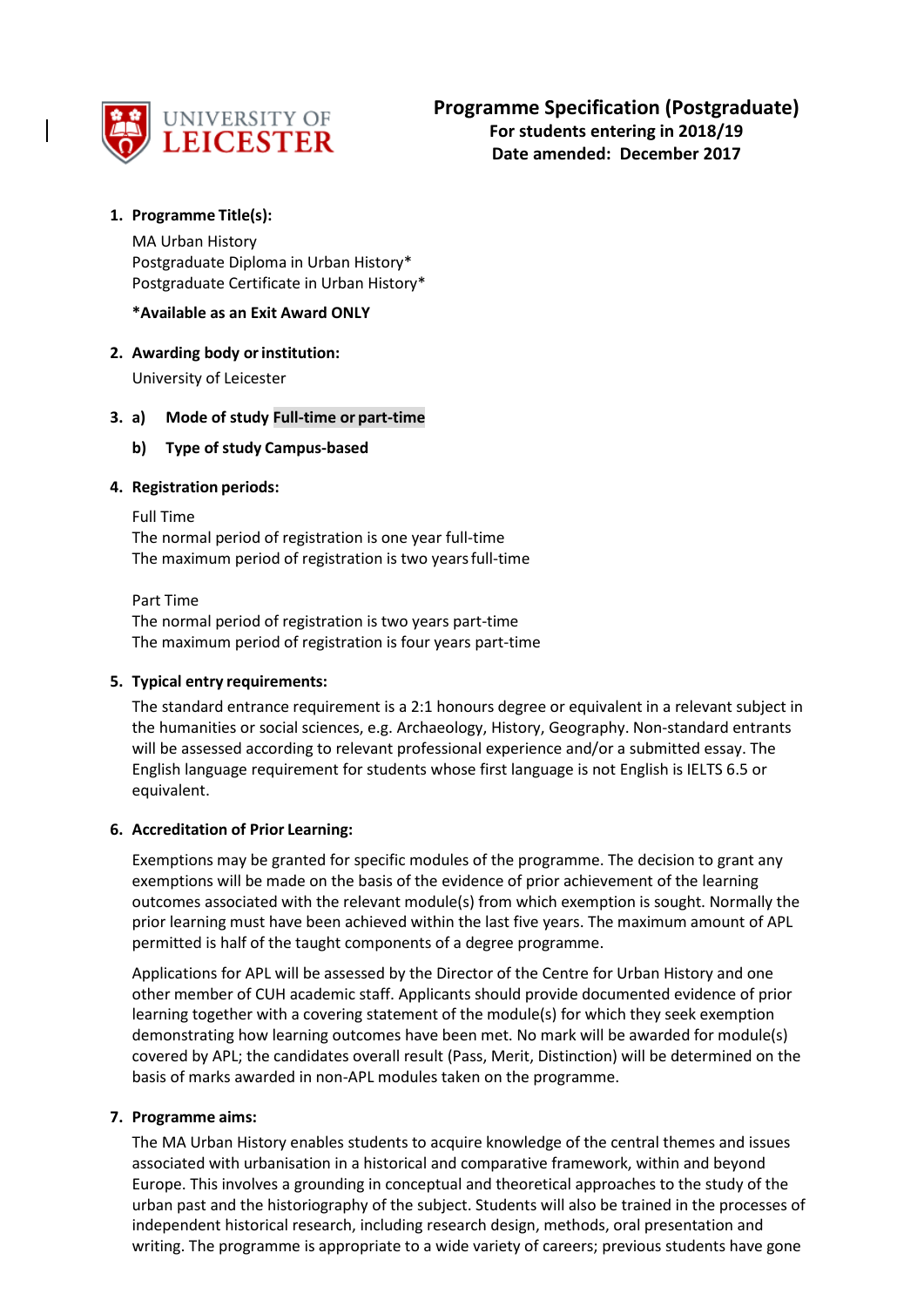on to PhD study and teaching, to local government and urban policy-making, and to roles in heritage and conservation organisations.

## **8. Reference points used to inform the programmespecification:**

- QAA Framework for Higher Education Qualifications in England, Wales and Northern Ireland
- University of Leicester Learning Strateg[y http://www2.le.ac.uk/offices/sas2/quality/le](http://www2.le.ac.uk/offices/sas2/quality/learnteach) [arnteach](http://www2.le.ac.uk/offices/sas2/quality/learnteach)
- University of Leicester Employability Strategy
- University of Leicester Periodic Developmental Review Reports
- Graduate Survey
- External Examiners'reports
- Annual Developmental Review of the School of History for2013-14

### **9. Programme Outcomes:**

| <b>Intended Learning</b>                                                                                                                                                                         | <b>Teaching and Learning</b>                                                                                                          | <b>How Demonstrated?</b>                                                                                                                 |  |  |  |  |  |  |  |
|--------------------------------------------------------------------------------------------------------------------------------------------------------------------------------------------------|---------------------------------------------------------------------------------------------------------------------------------------|------------------------------------------------------------------------------------------------------------------------------------------|--|--|--|--|--|--|--|
| <b>Outcomes</b>                                                                                                                                                                                  | <b>Methods</b>                                                                                                                        |                                                                                                                                          |  |  |  |  |  |  |  |
| (a) Subject and Professional skills                                                                                                                                                              |                                                                                                                                       |                                                                                                                                          |  |  |  |  |  |  |  |
| Knowledge                                                                                                                                                                                        |                                                                                                                                       |                                                                                                                                          |  |  |  |  |  |  |  |
| Knowledge of the major<br>developments in the history of<br>urbanisation in Europe and<br>beyond since 1500, together with<br>major themes and issues of<br>debate.                              | Research and tutor-led seminars,<br>tutorials, directed reading,<br>independent reading and research.                                 | Summative and formative<br>assessment including essays,<br>individual research projects, oral and<br>poster presentations, dissertation. |  |  |  |  |  |  |  |
|                                                                                                                                                                                                  | <b>Concepts</b>                                                                                                                       |                                                                                                                                          |  |  |  |  |  |  |  |
| Understanding of the major<br>concepts associated with the<br>study of urbanisation and urban<br>history and how they have been<br>used.                                                         | Research and tutor- led seminars,<br>tutorials and dissertation supervision,<br>independent reading and research.                     | Essays, individual research projects,<br>oral presentations, dissertation.                                                               |  |  |  |  |  |  |  |
|                                                                                                                                                                                                  | <b>Techniques</b>                                                                                                                     |                                                                                                                                          |  |  |  |  |  |  |  |
| Familiarity with a range of<br>qualitative and quantitative<br>methods and techniques used in<br>the study of the urban past, and<br>ability to use a number of them in<br>independent research. | Research and tutor-led seminars,<br>individual and group projects,<br>independent reading and research.                               | Essays, individual research projects,<br>oral presentations, dissertation.                                                               |  |  |  |  |  |  |  |
|                                                                                                                                                                                                  | <b>Critical analysis</b>                                                                                                              |                                                                                                                                          |  |  |  |  |  |  |  |
| Ability to apply concepts and<br>techniques with independence,<br>rigour and self-reflexivity.                                                                                                   | Research and tutor-led seminars,<br>tutorials, directed and independent<br>reading, dissertation supervision.                         | Essays, individual research projects,<br>oral presentations, dissertation.                                                               |  |  |  |  |  |  |  |
|                                                                                                                                                                                                  | <b>Presentation</b>                                                                                                                   |                                                                                                                                          |  |  |  |  |  |  |  |
| Ability to present material to a<br>high standard in a variety of<br>formats (written, visual, oral,<br>statistical, etc.).                                                                      | Seminars, oral presentations,<br>independent research and reading,<br>dissertation supervision.                                       | Essays, individual research projects,<br>oral and poster presentations,<br>dissertation.                                                 |  |  |  |  |  |  |  |
| <b>Appraisal of evidence</b>                                                                                                                                                                     |                                                                                                                                       |                                                                                                                                          |  |  |  |  |  |  |  |
| Ability to question evidence and<br>argue its interpretation at an<br>advanced level.                                                                                                            | Research and tutor-led seminars,<br>independent reading and research,<br>tutorials, dissertation supervision.                         | Essays, individual research projects,<br>oral and poster presentations,<br>dissertation.                                                 |  |  |  |  |  |  |  |
| (b) Transferable skills                                                                                                                                                                          |                                                                                                                                       |                                                                                                                                          |  |  |  |  |  |  |  |
| <b>Research skills</b>                                                                                                                                                                           |                                                                                                                                       |                                                                                                                                          |  |  |  |  |  |  |  |
| Progressive development of the<br>skills to design viable projects,<br>locate and marshal evidence, and<br>construct critical arguments.                                                         | Research and tutor-led seminars,<br>tutorials, dissertation supervision,<br>directed and independent reading,<br>individual research. | Essays, individual research projects,<br>oral and poster presentations,<br>dissertation.                                                 |  |  |  |  |  |  |  |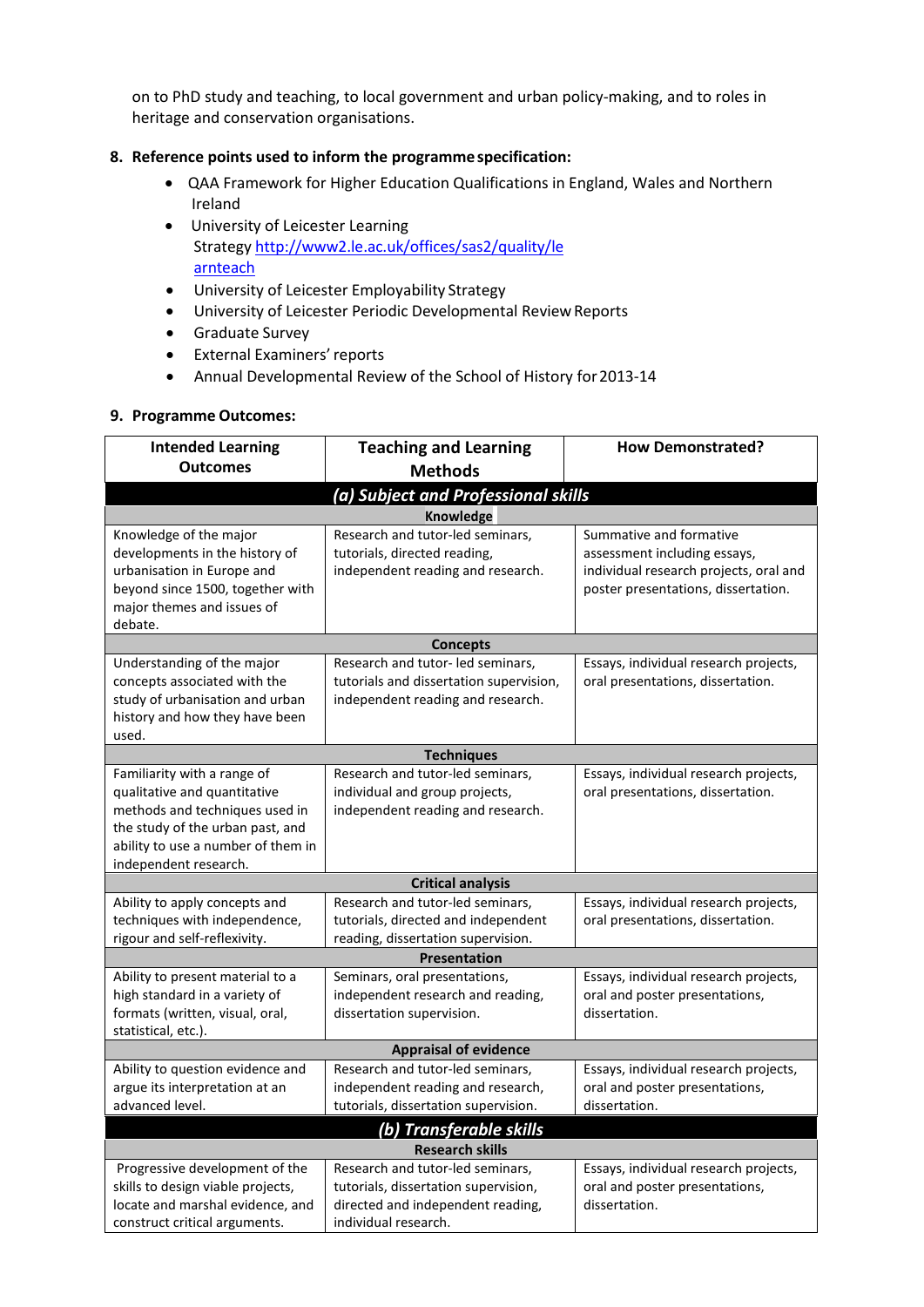| <b>Intended Learning</b>             | <b>Teaching and Learning</b>             | <b>How Demonstrated?</b>               |  |  |  |  |  |  |  |
|--------------------------------------|------------------------------------------|----------------------------------------|--|--|--|--|--|--|--|
| <b>Outcomes</b>                      | <b>Methods</b>                           |                                        |  |  |  |  |  |  |  |
| <b>Communication skills</b>          |                                          |                                        |  |  |  |  |  |  |  |
| Ability to write clearly and         | Seminars, oral presentations, tutorials, | Essays, individual research projects,  |  |  |  |  |  |  |  |
| concisely; to express ideas and      | independent reading, dissertation        | oral and poster presentations,         |  |  |  |  |  |  |  |
| arguments effectively in speaking    | supervision.                             | dissertation.                          |  |  |  |  |  |  |  |
| and writing; to use correctly        |                                          |                                        |  |  |  |  |  |  |  |
| scholarly protocols, e.g.            |                                          |                                        |  |  |  |  |  |  |  |
| referencing.                         |                                          |                                        |  |  |  |  |  |  |  |
|                                      | Data presentation                        |                                        |  |  |  |  |  |  |  |
| Ability to select, organise and      | Research and tutor-led seminars,         | Essays, individual research projects,  |  |  |  |  |  |  |  |
| analyse qualitative and              | directed and independent reading,        | oral and poster presentations,         |  |  |  |  |  |  |  |
| quantitative data.                   | independent research, dissertation       | dissertation.                          |  |  |  |  |  |  |  |
|                                      | supervision.                             |                                        |  |  |  |  |  |  |  |
|                                      | <b>Information technology</b>            |                                        |  |  |  |  |  |  |  |
| Ability to use information           | Library induction, seminars, tutorials.  | Essays, individual research projects,  |  |  |  |  |  |  |  |
| technology to search for             |                                          | oral presentations, dissertation.      |  |  |  |  |  |  |  |
| appropriate scholarly sources.       |                                          |                                        |  |  |  |  |  |  |  |
| <b>Problem solving</b>               |                                          |                                        |  |  |  |  |  |  |  |
| Ability to find solutions for        | Oral presentations, seminars,            | Essays, individual research projects,  |  |  |  |  |  |  |  |
| practical and intellectual           | independent and directed reading.        | oral and poster presentations,         |  |  |  |  |  |  |  |
| problems, individually and in        |                                          | dissertation.                          |  |  |  |  |  |  |  |
| group contexts.                      |                                          |                                        |  |  |  |  |  |  |  |
|                                      | <b>Working relationships</b>             |                                        |  |  |  |  |  |  |  |
| Ability to contribute effectively to | Research and tutor-led seminars,         | Seminar work, poster and group         |  |  |  |  |  |  |  |
| group activity and where             | tutorials and supervisions, group        | presentations.                         |  |  |  |  |  |  |  |
| appropriate to organise and          | working (e.g. posters).                  |                                        |  |  |  |  |  |  |  |
| manage it.                           |                                          |                                        |  |  |  |  |  |  |  |
| <b>Managing learning</b>             |                                          |                                        |  |  |  |  |  |  |  |
| Ability to work independently, to    | Seminars, tutorials, study skills,       | Submission of work on time and to a    |  |  |  |  |  |  |  |
| meet deadlines and to plan           | student support service,                 | good standard.                         |  |  |  |  |  |  |  |
| ahead.                               |                                          |                                        |  |  |  |  |  |  |  |
| <b>Career management</b>             |                                          |                                        |  |  |  |  |  |  |  |
| Ability to construct an effective    | Engagement with tutors, careers          | Ability to achieve a viable transition |  |  |  |  |  |  |  |
| CV and plan for the next stage of    | service, visiting scholars and           | from the programme to the next         |  |  |  |  |  |  |  |
| career, including developing links   | professional practitioners.              | career stage.                          |  |  |  |  |  |  |  |
| with relevant external bodies and    |                                          |                                        |  |  |  |  |  |  |  |
| employers.                           |                                          |                                        |  |  |  |  |  |  |  |

# **10. Special features:**

The MA Urban History is the only course of its type in the United Kingdom. Based in the Centre for Urban History, students are part of a scholarly community which includes PhD students, postdoctoral fellows and visiting scholars as well as academic staff. They are encouraged to be part of the Centre by participating in the fortnightly Urban History Seminar Series, using the specialist library and oral history archive, and interacting with the Centre's Advisory Board of distinguished public figures. Students are considered to be an integral part of the Centre community and this represents a distinctive context for the more formal aspects of academic training.

# **11. Indications of programme quality:**

The MA Urban History was established in 1985 and has run continuously, attracting students not only from the UK but from Continental Europe and further afield. It is acknowledged internationally to be a leading programme for the training of urban historians, which has had ESRC and EU recognition. The value of the education offered is testified by the formal and informal feedback from current and former students, examples of which are available through the CUH website.